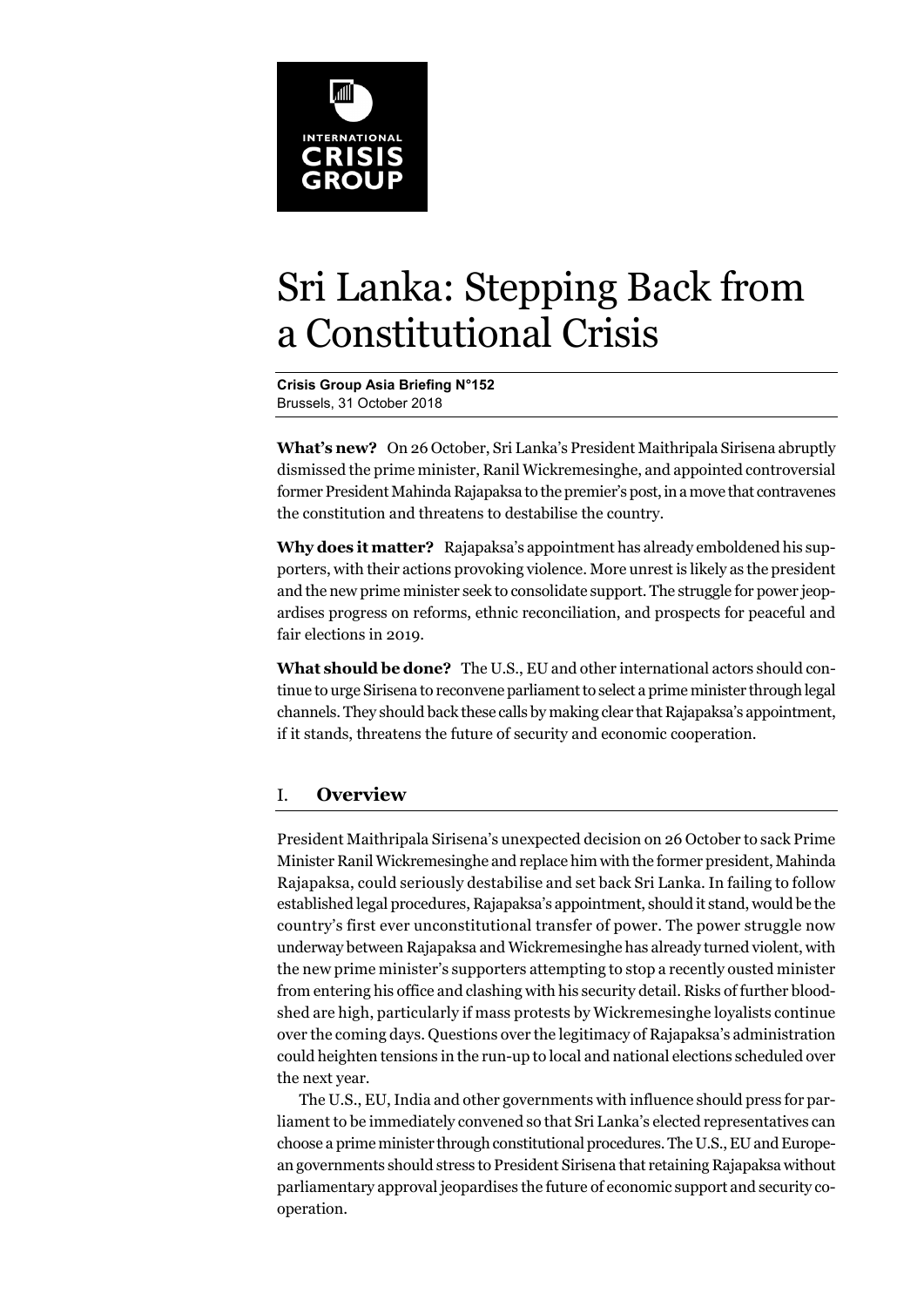# II. **An Unconstitutional Change of Power**

The current crisis carries many contradictions. Sirisena was elected president in January 2015 after he left then-president Mahinda Rajapaksa's cabinet and challenged him with the backing of Wickremesinghe's United National Party (UNP), a wide network of civil society groups, and a small number from Sirisena's – and Rajapaksa's – Sri Lanka Freedom Party (SLFP). Sirisena was elected on a platform of democratic renewal and reconciliation, and backed by an unusual coalition of Tamil, Muslim and more liberal Sinhalese voters. He promised to hold members of the Rajapaksa administration and family accountable for alleged corruption and assassinations, and to deliver justice for war crimes committed during the military campaign against the Tamil Tigers. He also pledged to end the executive powers of the presidency, which long have been criticised as anti-democratic and have contributed to Sri Lanka's history of political instability and grave human rights abuses.<sup>1</sup>

Within months of taking office, Sirisena won parliamentary approval for the 19th amendment to the constitution, which weakened – but did not remove – the president's executive powers, restored the independence of several government oversight bodies, and reimposed the two-term limit on the presidency, which Rajapaksa had lifted in 2010.<sup>2</sup> In the August 2015 parliamentary elections, the UNP won a strong plurality of votes and formed a national unity government with the United People's Freedom Alliance (UPFA), the coalition headed by Sirisena's party.

The national unity government, headed jointly by Sirisena and Wickremesinghe, succeeded in restoring media freedoms and the independence of the police and judiciary, at least as compared to the situation under Rajapaksa. But its failure to improve the economy for most Sir Lankans, widely publicised reports of ongoing corruption by senior UNP figures – which they strenuously deny – and the lack of prosecutions for high-profile crimes committed during the Rajapaksa presidency have severely damaged its credibility as an engine of reform. The government has grown increasingly unpopular over the past year, as the population contends with rising oil prices and a falling rupee, and as Sirisena and Wickremesinghe have regularly and publicly reversed each other's policies – notably on the economy and ethnic reconciliation. The president and the prime minister have never formed a strong working relationship. Each has taken steps to undermine the trust and respect of the other.

The divisions and mistrust between the two men grew sharper after elections in February 2018 when Rajapaksa's newly formed Sri Lanka Podujana Peramuna (SLPP) won a large majority of local councils and humiliated both Sirisena's and Wickremesinghe's parties, which campaigned more against each other than against the SLPP. With the SLPP widely expected to win the next presidential and parliamentary elections, Sirisena has struggled to find a way to remain in power after his term expires at the end of 2019. Blaming the prime minister and the UNP for his precarious situation, Sirisena has been actively searching for ways to remove Wickremesinghe. With the failure of a parliamentary no-confidence vote against Wickre-

 $1$  For an analysis of Sirisena's original reform agenda and the initial months of the Sirisena-Wickremesinghe coalition, see Crisis Group Commentary, *A New Sri Lanka?,* 18 May 2015 and Crisis Group Asia Report N°272, *Sri Lanka Between Elections*, 12 August 2015. 2

On the 19th amendment, see Crisis Group Report, *Sri Lanka Between Elections*, op. cit., pp. 8-9.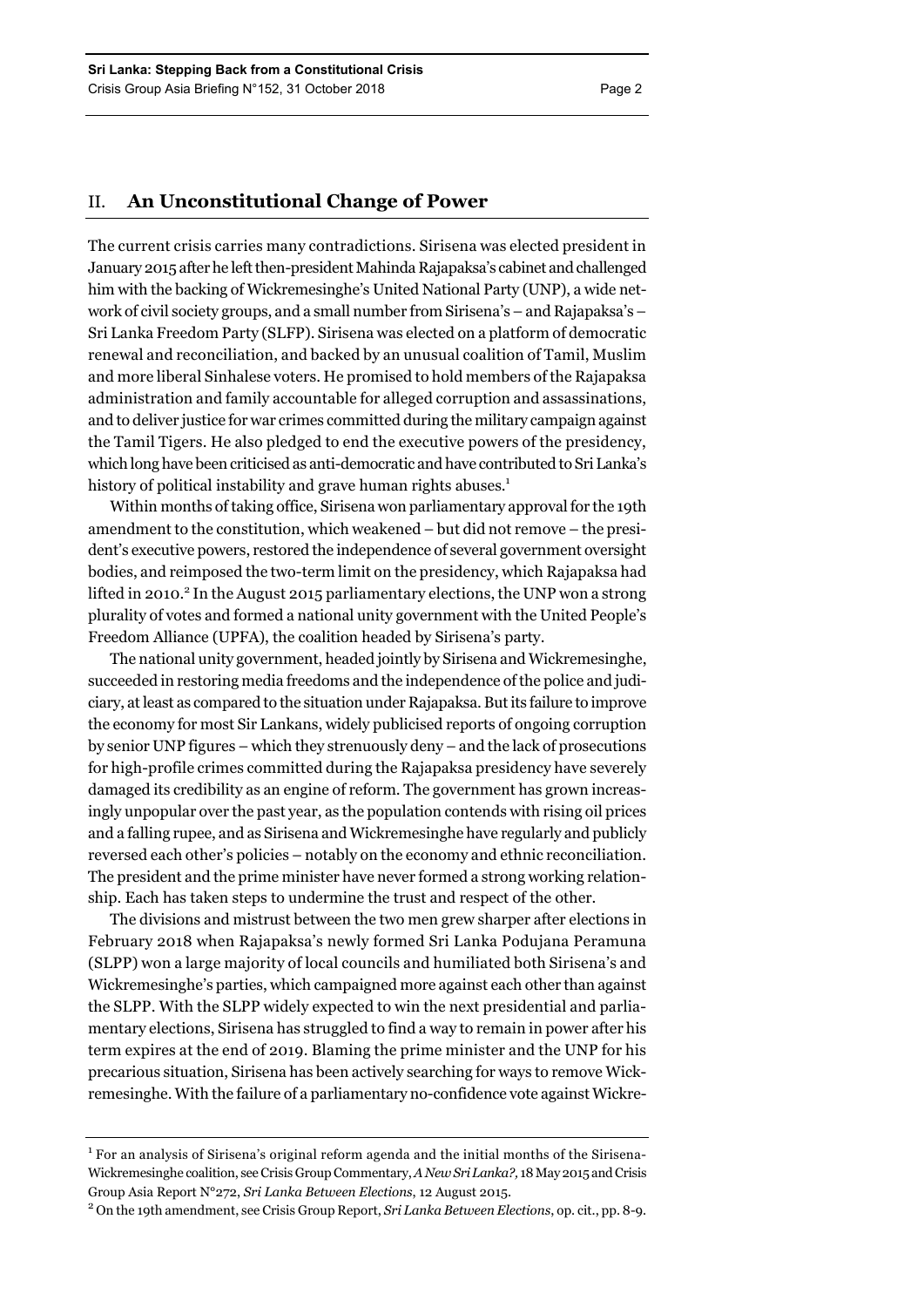mesinghe in March, which Sirisena was widely believed to support – he made little secret of his desire to see the prime minister defeated – the president was known to be in discussions with Rajapaksa and the SLPP about a new governing coalition. Given Wickremesinghe's ability to retain majority support in parliament, however, it seemed Sirisena would be forced to maintain the status quo until the presidential election due by November 2019.

The timing and the procedure used to remove Wickremesinghe as prime minister on 26 October thus came as a surprise. Sirisena and supporters argue that the president's formal withdrawal of the SLFP-led UPFA from the national unity government meant the cabinet was dissolved – and this in turn meant that the prime minister's position was vacated.3 Few independent constitutional experts accept this reasoning, pointing to clear provisions in the constitution stipulating that the prime minister can be removed only if the government has been defeated at the formal statement of its policy during the first sitting of a new parliamentary session, at the presentation of the budget or through a no-confidence vote.<sup>4</sup>

Sirisena's decision on 27 October to suspend parliament for three weeks suggests that he and Rajapaksa do not believe that they have the votes yet to defeat Wickremesinghe in the legislature. Suspending parliament further undermines the legality of Wickremesinghe's dismissal, who has from the beginning claimed he retains majority support and demanded a chance to prove it in a vote. Sirisena's and Rajapaksa's strategy seems to assume that they have a better chance of gaining a majority in parliament once the latter is installed alongside new cabinet ministers who control all levers of state power, a process that began on 29 October. Sri Lanka has a long tradition of parliamentary crossovers from one party to another, which in the past allegedly have been induced by offers of money and perks, and sometimes by threats.<sup>5</sup>

Rajapaksa's appointment has generated resistance among parliamentarians. The speaker, Karu Jayasuriya, a veteran of the UNP but a man respected for his nonpartisan approach, has written to Sirisena challenging the prime minister's removal and calling on him to reconvene parliament. The head of the main Tamil party, the Tamil National Alliance (TNA), Rajavarothiam Sampanthan, who is also the official leader of the opposition, has written to the speaker and urged him to "uphold the rule of law by summoning parliament forthwith".<sup>6</sup> The leftist Janatha Vimukthi Peramuna (JVP), a bitter critic of both Rajapaksa and the UNP, has also called for parliament to be recalled immediately.

The levels of support Wickremsinghe and Rajapaksa currently enjoy in parliament are uncertain. Prior to Wickremesinghe's dismissal, the UNP had the backing of 106 parliamentarians, while Sirisena's UPFA, now fully behind Rajapaksa, had 95. Were

<sup>&</sup>lt;sup>3</sup> "GL explains how PM was removed and why Parliament was prorogued", Adaderana.lk, 27 October 2018

<sup>4</sup> Articles 46 and 48, 19th amendment to the Sri Lankan constitution; Crisis Group interviews, constitutional scholars, October 2018. For an extended analysis of these questions, see Asanga Welikala, "Paradise lost? Preliminary notes on a constitutional coup", *Groundviews*, 27 October 2018.

<sup>5</sup> Crisis Group phone interviews, politicians, lawyers and journalists, October 2018.

<sup>&</sup>lt;sup>6</sup> "Hon. Sampanthan Writes to the Speaker to Summon the Parliament", Tamil National Alliance, 28 October 2018; "Sri Lanka parliament speaker recognises Ranil Wickremesinghe as prime minister", PTI, 28 October; "JVP, too, asks Speaker to reconvene parliament immediately", *Island*, 30 October 2018.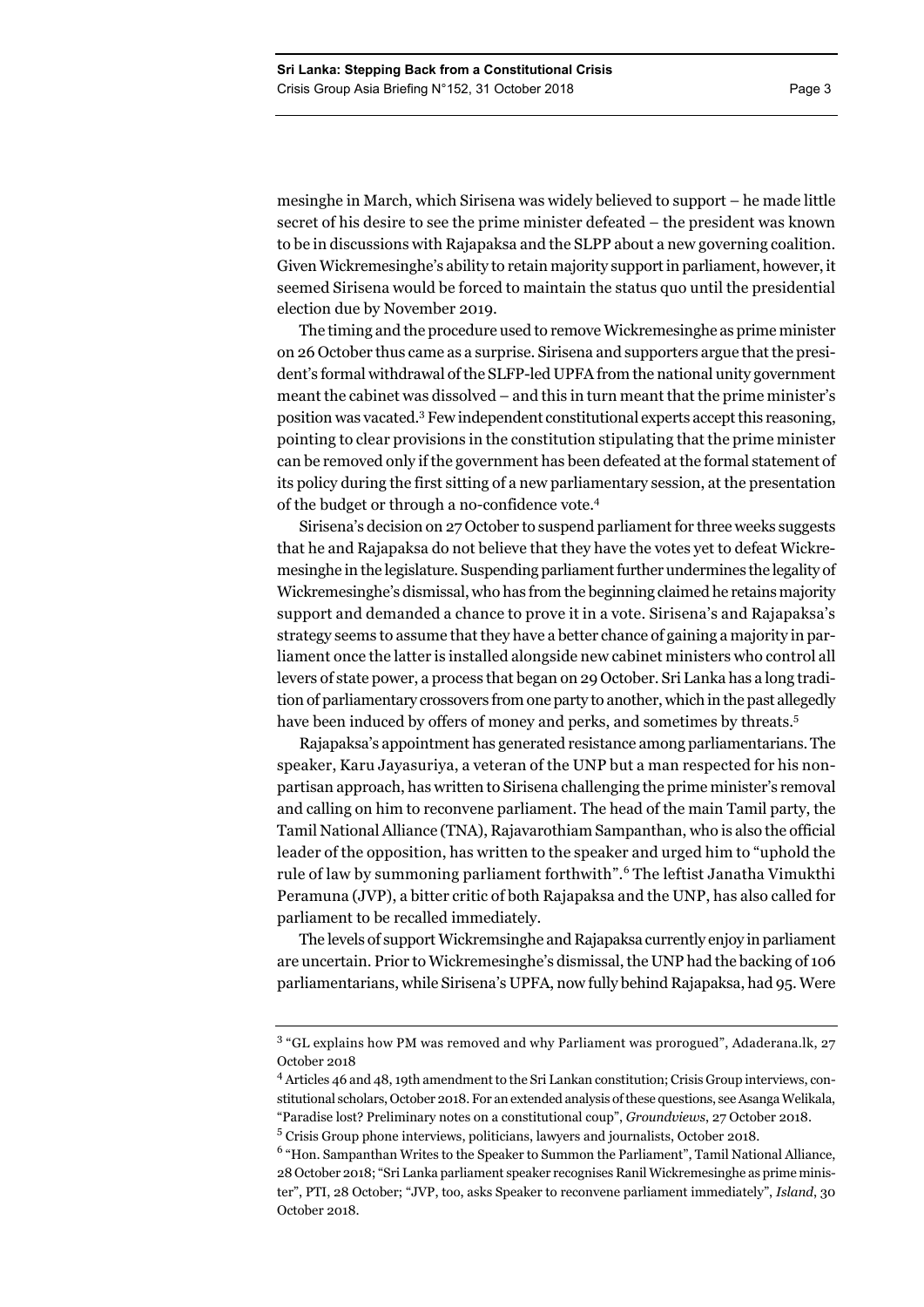the 225-member parliament to choose a new premier (likely through a vote of no confidence in Rakapaksa), then 113 votes would carry the day. That said, were the JVP's six parliamentarians to abstain in their anger at both candidates, as most observers expect, 110 votes would be enough. In the days since Rajapaksa claimed the prime minister's office, he appears to have won the support of at least six additional members, leaving him with nine more to win over.7 For Wickremesinghe to survive, he will almost certainly require the backing of all sixteen votes from the Tamil party, the TNA, which are not guaranteed.

An appeal by Wickremesinghe or others to the Supreme Court is possible. But the Court is unlikely to intervene or to rule against Sirisena's appointment of Rajapaksa. That appointment has generated a great deal of criticism within politically engaged circles in the capital Colombo and among UNP supporters, but there is as yet no sign of widespread public resistance, in part because Rajapaksa remains popular among many Sinhalese who make up three quarters of the population, and even more so when contrasted with the increasingly dysfunctional Sirisena-Wickremesinghe "unity government".

### III. **The Risks Ahead**

Should Sirisena stick to his guns, as appears likely, Sri Lanka's political stability will be at risk. As the president and Rajapaksa spend the next three weeks jockeying for support and buying votes in parliament, the struggle for power could easily turn violent as both sides try to prove they have support on the streets. While Rajapaksa may not yet have the votes in parliament, he is believed to have the backing of much of the military, police and key supporters with a track record of using threats and violence.<sup>8</sup>

One person died and two others were wounded when pro-Rajapaksa crowds attempted to prevent the dismissed petroleum minister, Arjuna Ranatunga, from entering his ministry on 28 October and Ranatunga's bodyguard opened fire (the bodyguard and Ranatunga have both been arrested in connection with the shooting).<sup>9</sup> Crowds of government employees from pro-Rajapaksa unions forcibly occupied government TV stations after Wickremsinghe's dismissal. Former minister and close Rajapaksa ally Wimal Weerawansa has threatened that his supporters will remove Wickremesinghe by force if he fails to leave his official residence.<sup>10</sup> The UNP's large public protest to support the ousted prime minister in Colombo on 30 October passed peacefully, but future protests could turn violent, with many fearing that the security forces will use a heavy hand or fail to prevent attacks on those opposing Wickremesinghe's removal.<sup>11</sup>

**<sup>7</sup>** "Wijeyadasa, three other UNPers get portfolios", *Island*, 30 October 2018.

<sup>8</sup> Crisis Group Asia Report N°253, *Sri Lanka's Potemkin Peace: Democracy Under Fire*, 13 November 2013.

<sup>&</sup>lt;sup>9</sup> Ranatunga was reportedly arrested for trespassing and was released on bail; his bodyguard was arrested for the shooting itself. "MP Arjuna released on bail, MSD officer remanded", *Daily Mirror*  Online, 29 October 2018.<br><sup>10</sup> "JO warns it will storm Temple Trees if Ranil stays", *Colombo Gazette*, 26 October 2018.<br><sup>11</sup> Crisis Group phone interviews, politicians and lawyers, October 2018; "UNP holds massive rally

in the vicinity of Temple Trees", *Colombo Telegraph*, 30 October 2018.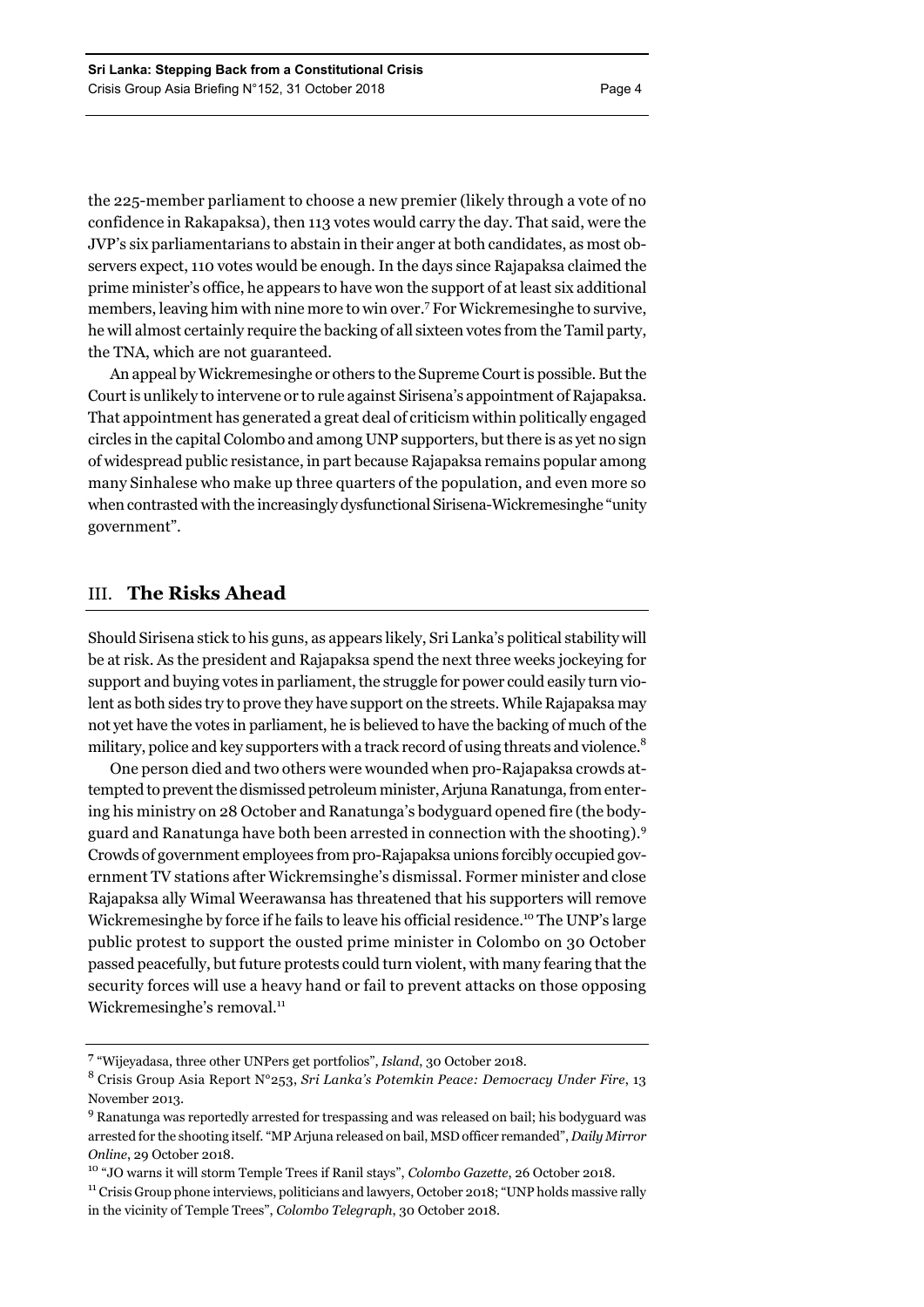If Rajapaksa succeeds in establishing himself and a new government in power on the basis of an unconstitutional manoeuvre, Sri Lanka will face other dangers. In a context of heightened tensions and political polarisation, the provincial and parliamentary elections Rajapaksa has said he is committed to holding as soon as possible could also see violence, with pro-Rajapaksa SLPP supporters feeling empowered to attack UNP candidates and supporters, many of whom may already be primed to avenge their loss of power.

Should Rajapaksa's position as prime minister be ratified in parliament, his return to power will likely end Sri Lanka's flagging efforts at ethnic reconciliation. He will almost certainly try to weaken or abolish the recently established Office of Missing Persons, tasked with determining the fate of thousands missing or forcibly disappeared during the war, and the Reparations Office, which is designed to compensate those who suffered damages from the war, both of which Rajapaksa and the SLPP campaigned against. He is likely to maintain or strengthen the heavy presence and activities of the military in Tamil-majority areas in the north and east. Tamil activists and journalists, who already face intense police and military surveillance, as well as threats of violence, will be at risk of increased harassment or worse. So, too, will critics of the Rajapaksa family and dissenters throughout the country.

Tamils are already frustrated at the failure of the current government to deliver on its most important promises. These include drafting a new constitution with greater devolution of power to the provinces, establishing a hybrid court to prosecute war crimes, demilitarising and reforming the security sector, repealing the Prevention of Terrorism Act and releasing Tamils detained under its harsh provisions. A strong Sinhala nationalist, Rajapaksa will only accelerate the spread of political alienation among Tamils and bolster those in the security services who favour tough measures to suppress dissent.

Sri Lanka's Muslims, who suffered four days of violent attacks on mosques, businesses and homes by militant Buddhist nationalists in March, could also be at greater risk under a resurgent Rajapaksa administration. A key suspect in the anti-Muslim violence was released on bail from prison on 29 October, following a concerted campaign by Sinhala nationalists with connections to the military and to Gotabaya Rajapaksa, Mahinda's powerful brother, formerly in charge of the police and military.12 Two days earlier, Gotabaya held a press conference to defend Wickremesinghe's removal in the company of the Buddhist monk Ittakande Saddhatissa, who has been arrested multiple times for his involvement in violent protests.<sup>13</sup>

Rajapaksa's government also can be expected to reverse the growing independence of the judiciary, police, Human Rights Commission and other bodies. Police investigations and prosecutions of crimes allegedly committed by members of Rajapaksa's family and close associates when they held power have been proceeding, albeit slowly. They will almost certainly be halted, with many believing that a desire to hamstring the judicial process was one of the Rajapaksas' main motivations to return to power now, rather than wait for elections in 2019 and 2020. The small remaining

<sup>12 &</sup>quot;Mahason Balakaya leader granted bail", *Island*, 30 October 2018.

<sup>&</sup>lt;sup>13</sup> Ittakande Sadhatissa denies the charges. "Ven. Ittakande Sadhatissa, Ven. Bengamuwe Nalaka, two other monks granted bail", *Daily News*, 4 September 2018; "Leaders of extremist Buddhist groups in Sri Lanka surrender to police", *Colombopage.com*, 15 February 2016.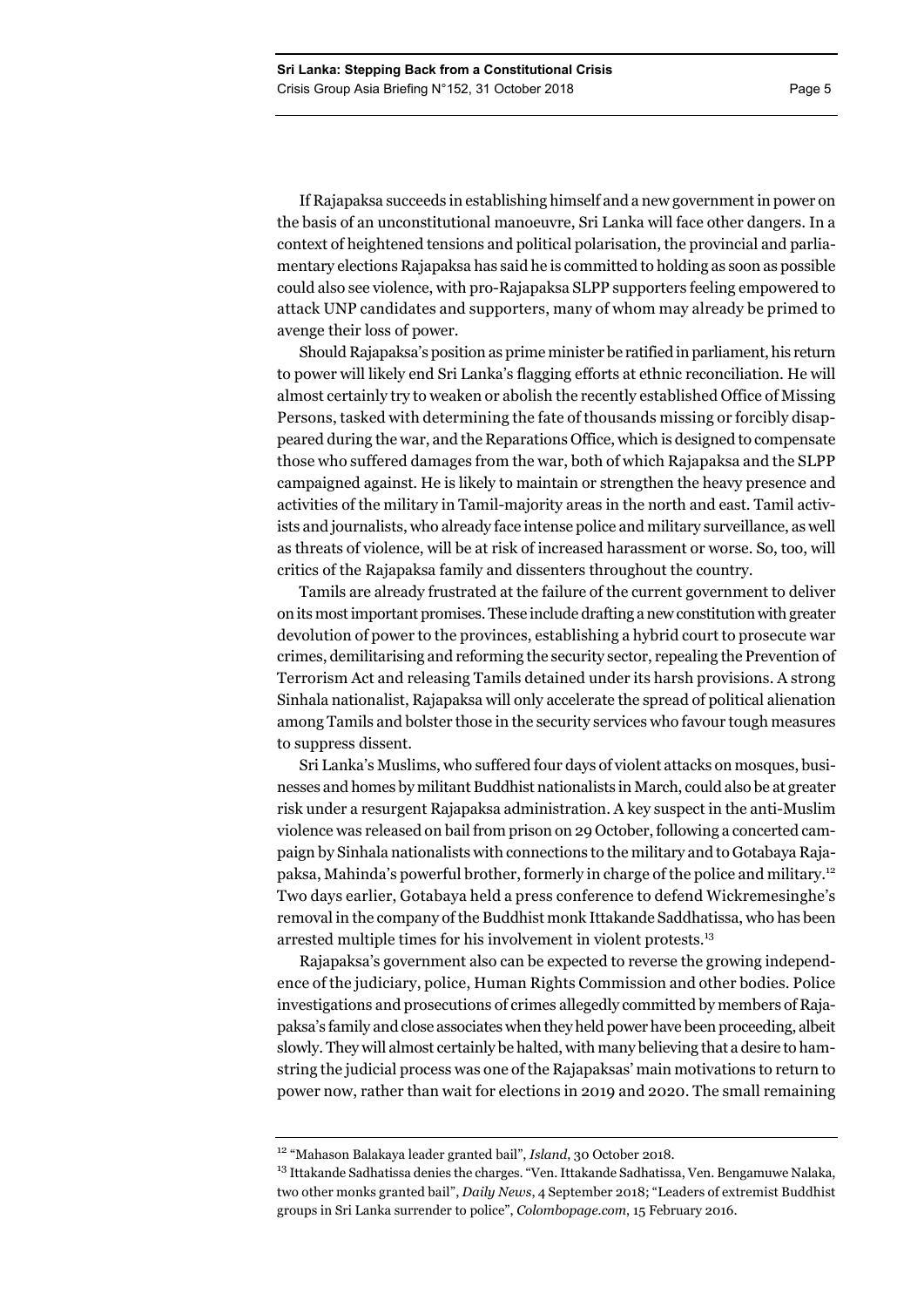window of opportunity to challenge the culture of impunity for grave human rights violations, which has plagued Sri Lanka for decades, will likely close.

# IV. **What Can Be Done**

While Sirisena and Rajapaksa may currently have the upper hand, the outcome of the power struggle is still undecided. Influential governments and international institutions should support those who are peacefully challenging Rajapaksa's appointment from within the country by sending strong messages that the unconstitutional move will bring significant costs for Sirisena, Rajapaksa and the Sri Lankan state. They should continue to call on Sirisena to reverse his decision and allow parliament to reconvene with immediate effect, follow the constitutionally sanctioned process and allow the two sides to test their support through a vote of no confidence.

The U.S., EU, UK, Australia, India and all governments with influence should urge the military and police to enforce the law fairly and without bias and refrain from cracking down on peaceful protest by the UNP or citizens' groups, as many fear is possible. They should make clear that they will reduce or end training programs and other forms of cooperation with Sri Lanka's military and police if those bodies actively back Rajapaksa's power grab.

Foreign governments and organisations also should reconsider any economic support linked to democratic governance. The EU should make clear that preferential trade benefits, only restored to Sri Lanka in 2017 thanks to its improved compliance with human rights treaties, could be lost again should Rajapaksa retain the premiership on the basis of an unconstitutional change of power. The U.S. should immediately suspend the process for final approval of \$450 million in economic development funding from the Millennium Challenge Corporation, a program designed in part to reward good governance. Governments should also begin to consider applying targeted sanctions against Sirisena, Rajapaksa, their families and their close associates should Sri Lanka's constitutional coup proceed.

A reborn Sirisena-Rajapaksa alliance with illegitimate beginnings will increase concern among some member states of the UN Human Rights Council when it considers Sri Lanka's situation in March 2019. Many governments on the council are already unhappy with the limited progress Sri Lanka has made in implementing the reforms stipulated in the Council's 2015 resolution on reconciliation and accountability. This is particularly true with regard to Sri Lanka's failure to investigate credible allegations of war crimes and grave human rights abuses that took place during Rajapaksa's presidency, including by both government forces and the Tamil Tigers, whose separatist military campaign was defeated in May 2009. With a Rajapaksa-led government likely to scrap most, if not all, of the reforms the Sirisena-Wickremesinghe government initiated, Council member states should commit to working toward a new resolution that will maintain its oversight role and continued reporting by the Office of the High Commissioner for Human Rights, which will otherwise expire in March 2019.

Domestic and international resistance to Sri Lanka's change of government is not about rescuing Ranil Wickremesinghe and the UNP. Their many mistakes over the past three and a half years have directly contributed to the difficult situation they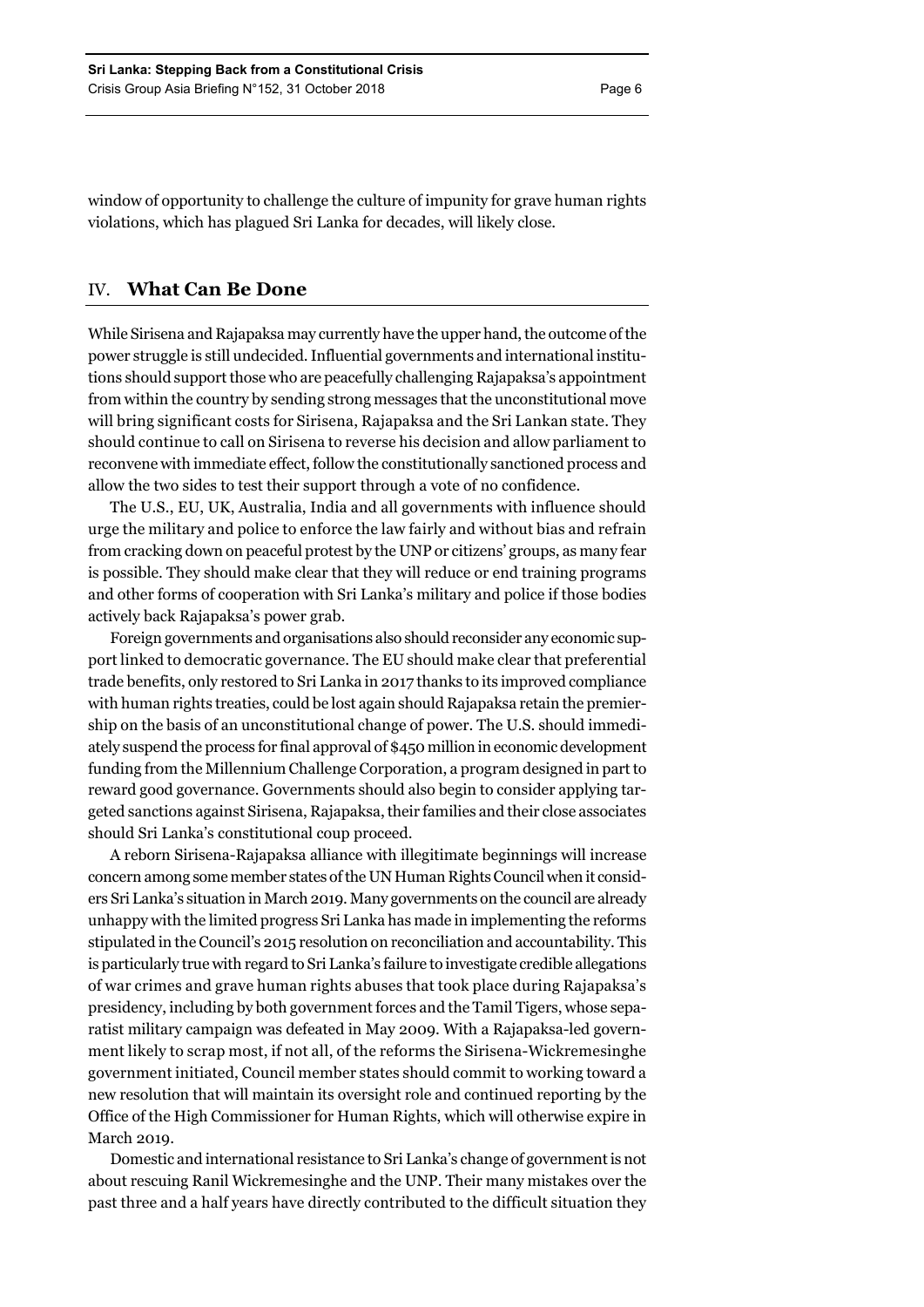action from within and outside the island is needed.

face. But much more is at stake than the relative power of Sri Lanka's different political parties. An unconstitutional change of power puts at risk Sri Lanka's democracy itself, which, while deeply flawed and regularly failing to represent and protect ethnic and religious minorities, nonetheless has provided an important safety valve for conflict over the decades. To prevent Sri Lanka's descent into a darker future, and

to limit the risks of violence and lasting political instability this would bring, urgent

# **Brussels, 31 October 2018**